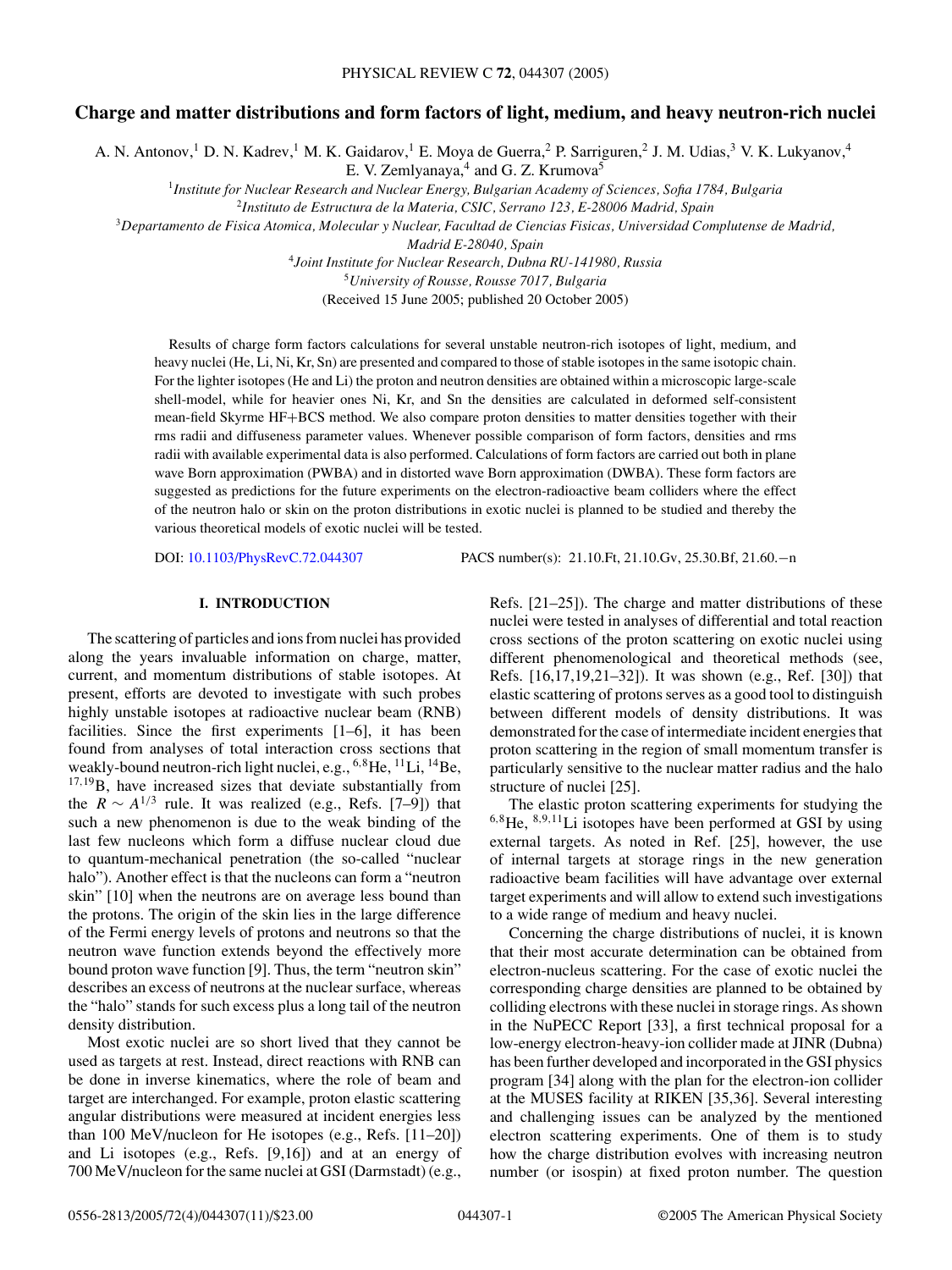remains up to what extent the neutron halo or skin may trigger sizable changes of the charge root-mean-square (rms) radius, as well as of the diffuseness in the peripherical region of the charge distribution. This point may then be very important for understanding the neutron-proton interaction in the nuclear medium. To this end the preliminary theoretical calculations of the charge form factors of neutron-rich exotic nuclei can serve as a challenge for future experimental works and thus, for accurate determination of the charge distributions in these nuclei. This can be a test of the different theoretical models used for predicting charge distributions.

In recent years theoretical work has been done along these lines focusing on halo nuclei (e.g., Refs. [37–40]). In Refs. [38,39] the Borromean nuclei are described as three-body systems and the electron-ion scattering is considered in terms of a folding of a three-body density functional assuming separate interactions of electrons with the core and the halo nucleons. The three-body density functional is obtained from Faddeev calculations that employ neutron-neutron and neutron-core forces able to describe the results from collisions with heavy ions. In Ref. [40] various existing theoretical predictions for the charge distributions in light exotic nuclei <sup>6</sup>*,*8He,  $11$ Li,  $14$ Be,  $17,19$ B have been used for calculations of charge form factors. These were those of Tanihata *et al.* (Ref. [6] for He isotopes), the results of the cluster-orbital shell-model approximation (COSMA) (Ref. [28] for He isotopes and Ref. [16] for Li isotopes), the large-scale shell-model (LSSM) method (Ref. [41] for He isotopes and Ref. [32] for Li isotopes) and that of Suzuki *et al.* [42] for 14Be and <sup>17</sup>*,*19B nuclei. The charge form factors have been calculated within the plane wave Born approximation. Calculations of form factors of heavier exotic nuclei within the PWBA are also presented in Refs. [43,44].

The aim of this work is as follows. Firstly, to extend in comparison with Ref. [40] the range of exotic nuclei for which charge form factors are calculated. Along with the new calculations for He and Li isotopes, we present results on charge form factors of several unstable isotopes of medium (Ni) and heavy (Kr and Sn) nuclei and compare them to those of stable isotopes in the same isotopic chain. The isotopes of Ni and Sn are chosen because they have been indicated in Refs. [35,36] as first candidates accessible for the charge densities and rms radii determination and as key isotopes for structure studies of unstable nuclei at the electron-radioactiveion collider in RIKEN. We also give the charge densities and compare them to matter density distributions. The calculated proton, neutron, charge and matter rms radii are also presented and the latter are compared with those for <sup>4</sup>*,*6*,*8He and <sup>6</sup>*,*11Li deduced from the proton scattering experiments at GSI [23] and from the total interaction cross sections  $\sigma_I$  [1,2,4] obtained from the measurements of Tanihata *et al.* [5,6] and from the reanalysis [45,46] of the same data. In our calculations for the He and Li isotopes we do not use (in contrast to the work of Ref. [40]) the semiphenomenological densities of Tanihata and COSMA mentioned above, where the parameter values of the densities were established by a comparison with the total interaction cross sections. Both densities have unrealistic Gaussian tails at large *r*. Instead, we use for these nuclei the LSSM proton and neutron densities obtained in calculations based on the set of wave functions with exponential asymptotic



FIG. 1. Thin lines are LSSM point proton densities of <sup>4</sup>*,*6*,*8He compared to the "experimental" charge density for 4He from "modelindependent" analyses [54,59]. Thick lines are LSSM matter densities of <sup>4</sup>*,*6*,*8He compared to matter density of 8He deduced from the experimental proton scattering cross section data in Ref. [25] (grey area).

behavior (Ref. [41] for He and Ref. [32] for Li isotopes). For the isotopes of heavier nuclei Ni, Kr, and Sn we use proton and neutron densities which are obtained from selfconsistent mean-field (HF+BCS, in short HFB) calculations with density-dependent Skyrme effective interactions in a large harmonic-oscillator (HO) basis [47,48]. Secondly, in contrast to the work of Ref. [40], we calculate the charge form factors not only within the PWBA but also in DWBA by the numerical solution of the Dirac equation [49–51] for electron scattering in the Coulomb potential of the charge distribution of a given nucleus. Also, now we do not neglect neutrons, as was done in Ref. [40].



FIG. 2. Thin lines are LSSM point proton densities of <sup>6</sup>*,*11Li compared to the point-proton density of 6Li extracted from the "experimental" charge density in a "model-independent" analysis [61]. Thick lines are LSSM matter densities of <sup>6</sup>*,*11Li compared to matter density of  $11$ Li deduced from the experimental proton scattering cross section data in Ref. [25] (grey area).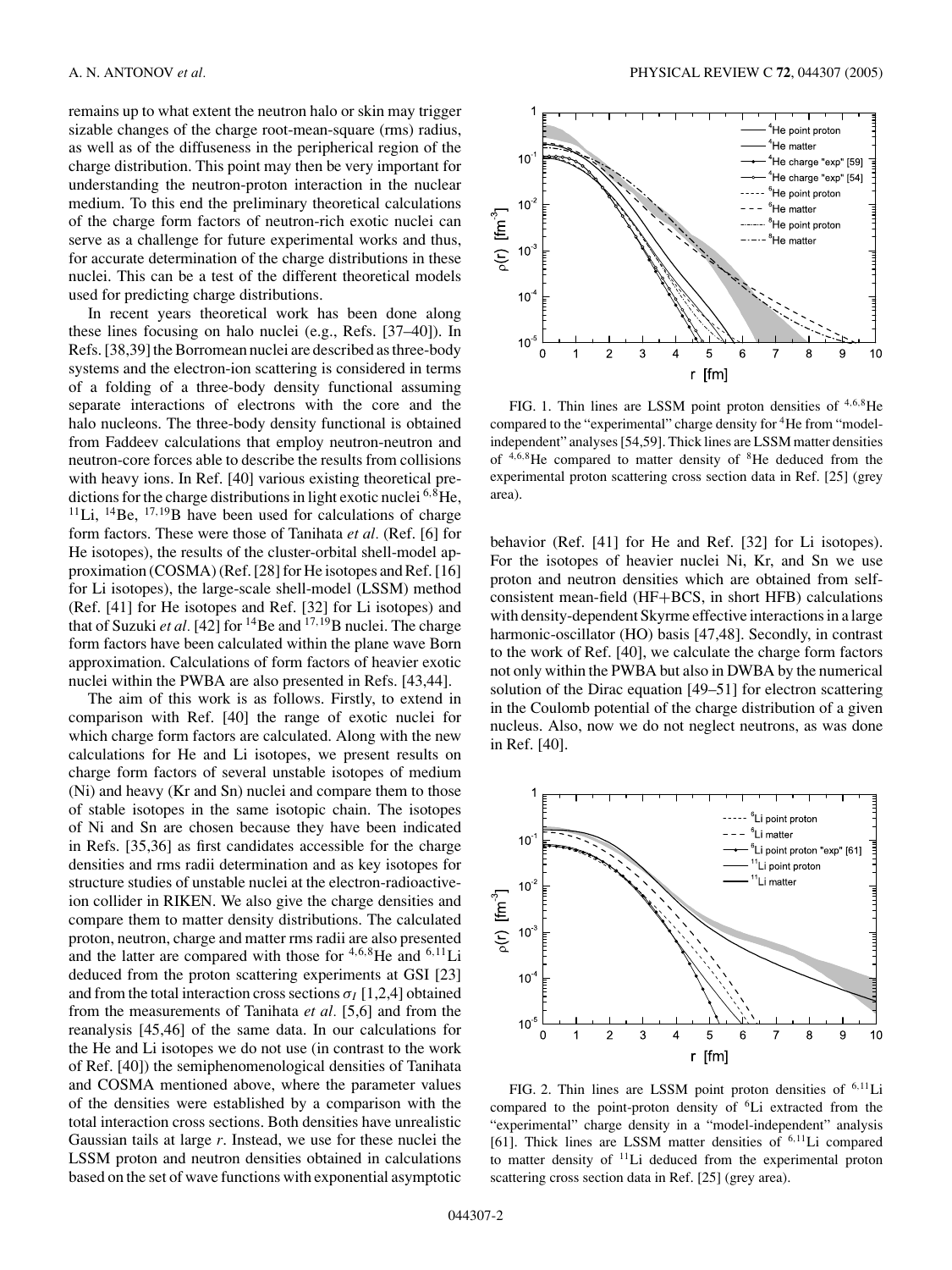

FIG. 3. (a) Charge form factors of <sup>6</sup>He, <sup>8</sup>He, and <sup>11</sup>Li calculated in PWBA (thin lines) and in DWBA (thick lines) using LSSM densities; (b) charge form factors in DWBA for <sup>4</sup>He (calculated by using "experimental" charge density [59] and the LSSM density) and of <sup>6,8</sup>He (using the LSSM densities); (c) charge form factor in DWBA for <sup>6</sup>Li (using the "experimental" charge density [59] and the LSSM densities) and for <sup>11</sup>Li (using the LSSM densities).

A brief representation of the theoretical scheme is given in Sec. II. The results and discussion are given in Sec. III. The conclusions are summarized in Sec. IV.

The nuclear charge form factor  $F_{ch}(q)$  has been calculated as follows:

 $\frac{N}{Z}F_{\text{point},n}(q)G_{En}(q)\bigg]F_{\text{c.m.}}(q),$ 

(1)

 $F_{\text{ch}}(q) = \left[ F_{\text{point},p}(q) G_{Ep}(q) + \frac{N}{Z} \right]$ 

#### **II. THE THEORETICAL SCHEME**

#### **A. The form factors**

In this section we review briefly the basic formulas used to calculate the form factors, as well as the proton and neutron densities.

where 
$$
F_{\text{point},p}(q)
$$
 and  $F_{\text{point},n}(q)$  are the form factors which are  
related to the point-like proton and neutron densities  $\rho_{\text{point},p}(\mathbf{r})$   
and  $\rho_{\text{point},n}(\mathbf{r})$ , respectively. These densities correspond to

wave functions in which the positions **r** of the nucleons are defined with respect to the center of the potential related to the



FIG. 4. (a) Charge form factors for the unstable doubly-magic <sup>56</sup>Ni, stable <sup>62</sup>Ni, and unstable <sup>74</sup>Ni isotopes calculated by using the HF+BCS densities and the DWBA; (b) HF+BCS proton densities of  $56Ni$ ,  $62Ni$ , and  $74Ni$ .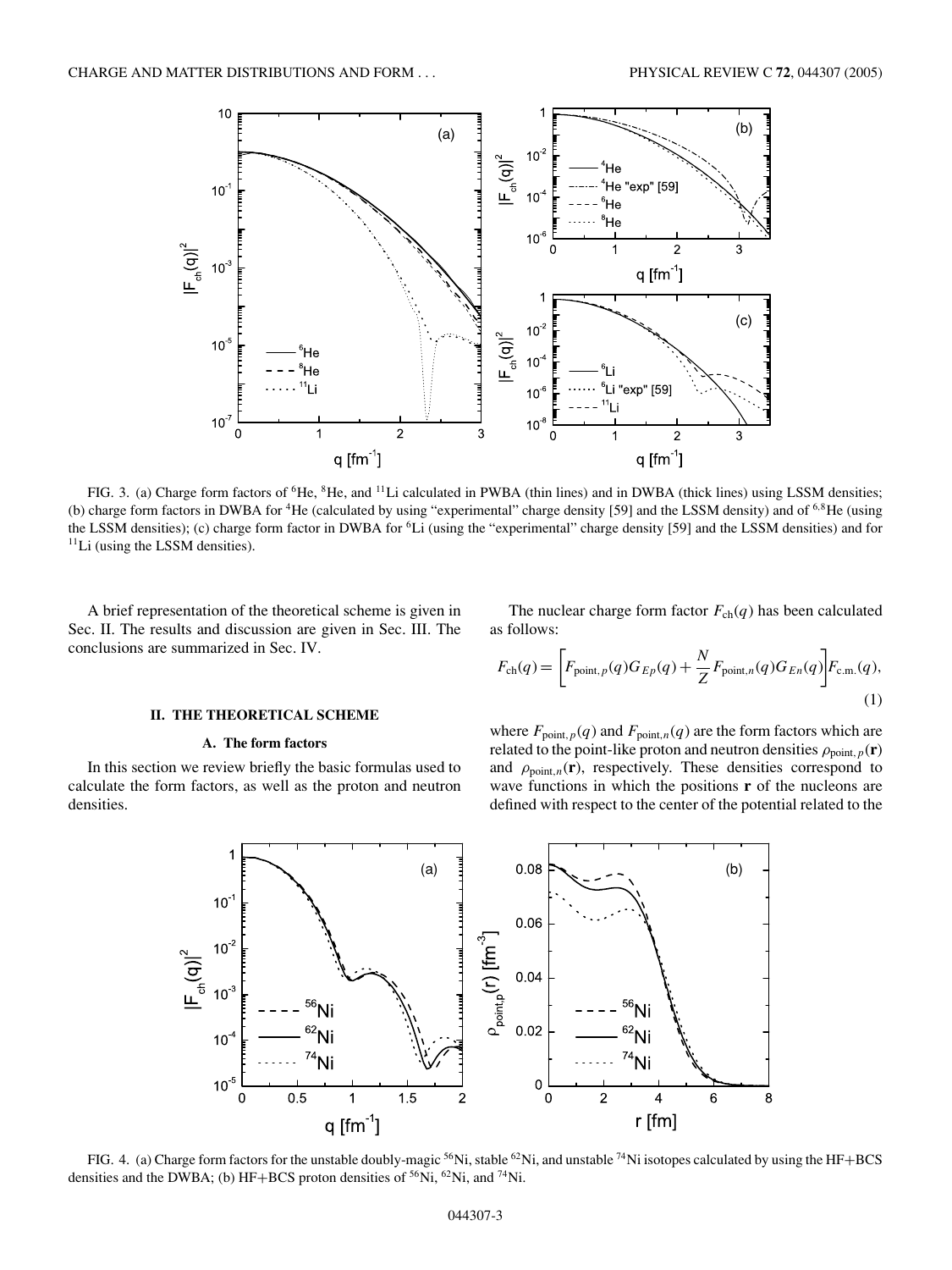

FIG. 5. (a) Charge form factors for the stable isotope  ${}^{82}$ Kr and for the unstable  ${}^{92}$ Kr and  ${}^{94}$ Kr isotopes calculated by using the HF+BCS densities and the DWBA; (b) HF+BCS proton densities of  ${}^{82}$ Kr,  ${}^{92}$ Kr, and  ${}^{94}$ Kr.

laboratory system. In PWBA these form factors have the form

$$
F_{\text{point},p}(\mathbf{q}) = \frac{1}{Z} \int \rho_{\text{point},p}(\mathbf{r}) e^{i\mathbf{q}\mathbf{r}} d\mathbf{r}
$$
 (2)

and

$$
F_{\text{point},n}(\mathbf{q}) = \frac{1}{N} \int \rho_{\text{point},n}(\mathbf{r}) e^{i\mathbf{q}\mathbf{r}} d\mathbf{r},\tag{3}
$$

where

$$
\int \rho_{\text{point},p}(\mathbf{r})d\mathbf{r} = Z; \quad \int \rho_{\text{point},n}(\mathbf{r})d\mathbf{r} = N. \quad (4)
$$

In order that  $F_{ch}(q)$  corresponds to density distributions in the centre-of-mass coordinate system, a factor  $F_{c.m.}(q)$ is introduced (e.g., Refs. [52–54]) in the standard way  $[F_{c.m.}(q) = \exp(q^2/4A^{2/3})]$ . In Eq. (1)  $G_{Ep}(q)$  and  $G_{En}(q)$ are the Sachs proton and neutron electric form factors, correspondingly, and they are taken from one of the most recent

phenomenological parametrizations [55]. Actually, there is no significant difference between this recent parametrization and the most traditional one of Refs. [56–58] in the range of momentum transfer considered in this work  $(q < 4 \text{ fm}^{-1})$ .

In the present work, in addition to PWBA, we also perform DWBA calculations solving the Dirac equation which contains the central potential arising from the proton ground-state distribution. We use two codes for the numerical calculations of the form factors: (i) that of Ref. [50] which follows Ref. [49] and (ii) the code from Ref. [51]. The results of both calculations were found in good agreement.

# **B. The density distributions**

The theoretical predictions for the point-like proton and neutron nuclear densities of the light exotic nuclei <sup>6</sup>*,*8He and  $11$ Li, as well as of the corresponding stable isotopes



FIG. 6. (a) Charge form factors for the stable isotope  $^{118}$ Sn, unstable  $^{126}$ Sn, and unstable doubly-magic  $^{132}$ Sn isotopes calculated by using the HF+BCS densities and the DWBA; (b) HF+BCS proton densities of  $^{118}$ Sn,  $^{126}$ Sn, and  $^{132}$ Sn.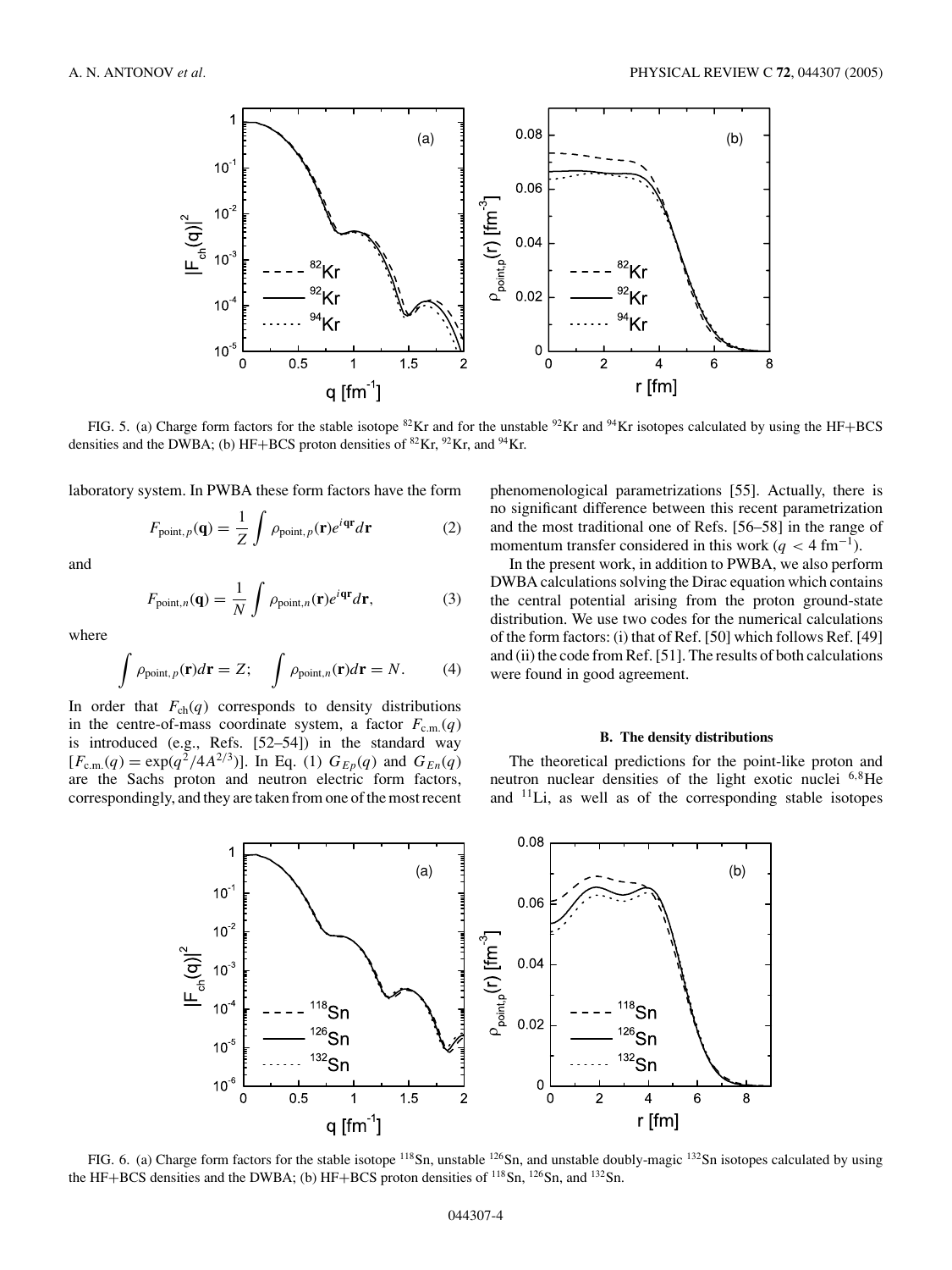

FIG. 7. Charge form factors for the stable isotopes <sup>4</sup>He and 6Li calculated using LSSM densities in PWBA and in DWBA in comparison with the experimental data.

<sup>4</sup>He and <sup>6</sup>Li are taken from the LSSM calculations. For <sup>4,6,8</sup>He nuclei they are obtained in a complete  $4\hbar\omega$  shellmodel space [41]. The LSSM calculations use a Woods-Saxon single-particle wave function basis for <sup>6</sup>He and <sup>8</sup>He and HO one for 4He. For comparison we use also the "experimental" charge density for  ${}^{4}$ He [54,59,60], i.e., the so-called "modelindependent" shape of the density. The proton and neutron



FIG. 8. Charge form factors for the stable isotopes 58Ni and  $62$ Ni calculated by using the HF+BCS densities and the PWBA and DWBA in comparison with the experimental data.



FIG. 9. Charge form factors for the stable isotopes  $^{116}Sn$ ,  $^{118}Sn$ , and 124Sn calculated by using the HF+BCS densities and the PWBA and DWBA in comparison with the experimental data.

densities of 6Li are obtained within the LSSM in a complete  $4\hbar\omega$  shell-model space and of <sup>11</sup>Li in complete  $2\hbar\omega$  shellmodel calculations [32]. For <sup>6</sup>Li the single-particle HO wave functions have been used in the LSSM calculations and Woods-Saxon ones for  $11$ Li. For  $6$ Li we also use the point-proton nuclear density distribution taken from Refs. [61,62] which leads to the "experimental" charge distribution with rms radius equal to 2.57 fm [61].

The point proton and neutron density distributions of Ni, Kr, and Sn isotopes are taken from deformed self-consistent HFB calculations with density-dependent SG2 effective interactions using a large HO basis with 11 major shells [48,63].

# **III. RESULTS AND DISCUSSION**

We calculate charge form factors for a variety of exotic nuclei with both PWBA and DWBA. As mentioned above, the proton and neutron densities used for He and Li isotopes are obtained from realistic microscopic calculations with the LSSM method [32,41], while the densities used for Ni, Kr, and Sn isotopes are calculated in the deformed self-consistent HF+BCS method.

Let us first discuss the light nuclei. We show in Figs. 1 and 2 the point proton and matter density distributions (normalized correspondingly to *Z* and *A*) calculated with LSSM for the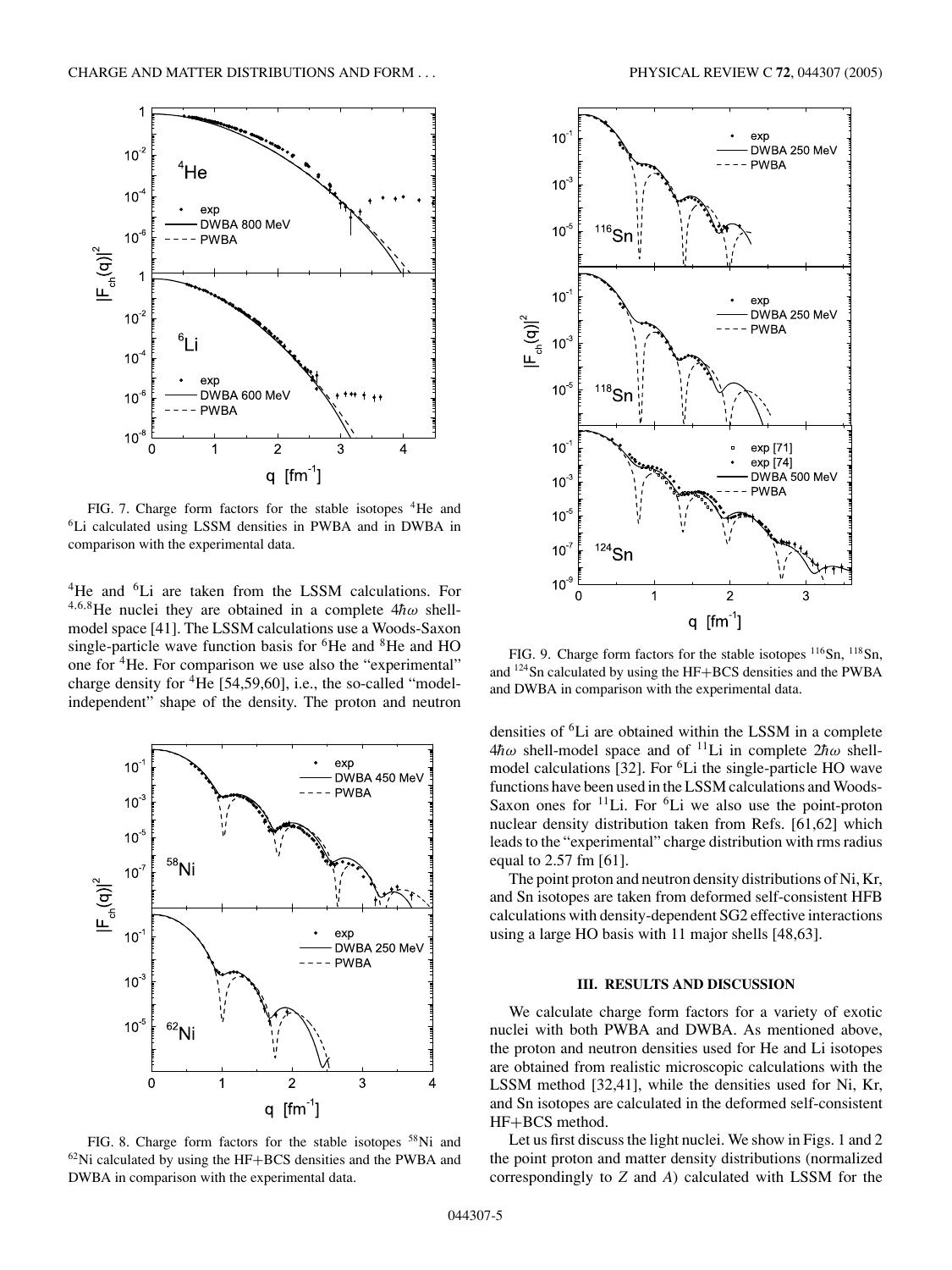He isotopes <sup>4</sup>*,*6*,*8He [41] and Li isotopes <sup>6</sup>*,*11Li [32]. Matter distribution is taken to be  $\rho_m(r) = \rho_{\text{point},p}(r) + \rho_{\text{point},n}(r)$ . In addition, for the sake of completeness of the comparison we give the "experimental" charge density of the stable isotope <sup>4</sup>He (in Fig. 1) [54,59] and the point-proton density of the <sup>6</sup>Li nucleus (in Fig. 2) extracted from the "experimental" charge density in Ref. [61].

Firstly, one can see from Fig. 1 the considerable difference between the "experimental" charge density of <sup>4</sup>He and the point proton densities of <sup>4</sup>*,*6*,*8He calculated in LSSM which is also informative of the role of the charge distribution of the proton itself. Secondly, the differences between the LSSM proton density of <sup>4</sup>He and those of <sup>6</sup>He and <sup>8</sup>He are not so large. The only change occurs in the high-*r* tail, mainly due to the different (HO versus Woods-Saxon) basis used in the LSSM calculations of  ${}^{4}$ He. Much more noticeable, however, is the difference between the LSSM point proton densities in <sup>6</sup>Li and <sup>11</sup>Li seen in Fig. 2. There is also a difference at large values of  $r$ between the LSSM proton density of <sup>6</sup>Li and the point-proton density of the same nucleus extracted from the "experimental" charge density in a "model-independent" analysis [61]. As expected, the matter distributions of neutron-rich <sup>6</sup>*,*8He and  $11$ Li are quite different from those of the stable  $4$ He and  $6$ Li both in the surface region and in the interior of nuclei.

For comparison we present by grey area also the matter densities of  ${}^{8}$ He (in Fig. 1) and  ${}^{11}$ Li (in Fig. 2) deduced from the experimental data for the differential cross sections of elastic proton scattering at small momentum transfer which have been measured at GSI at energies around 700 MeV/nucleon in inverse kinematics for neutron-rich helium and lithium isotopes [25]. A model-dependent method to extract the matter distributions was used for these nuclei exploring various parametrizations for the nucleon density distributions. The calculated LSSM matter distribution for <sup>8</sup>He is in agreement with that extracted from proton scattering data [25] in the interval  $2 \le r \le 7$  fm. For <sup>11</sup>Li this is the case in the interval  $0 \le r \le 4$  fm.

In Fig.  $3(a)$  the results for the charge form factors [Eq. (1)] of <sup>6</sup>*,*8He and 11Li obtained in PWBA (thin lines) and in DWBA (thick lines) using LSSM densities are shown. In Fig. 3(b) the charge form factors of 4He obtained in DWBA by means of the "experimental" [59] and LSSM charge density are compared with those of  ${}^{6}$ He and  ${}^{8}$ He. The same is shown in Fig. 3(c) for the 6Li nucleus in comparison with the form factor of  $11$ Li (using its LSSM densities). The DWBA calculations are performed at an energy of 540 MeV. One can see from Fig. 3(a) the small difference of the charge form factors of <sup>6</sup>He and <sup>8</sup>He at  $q \ge 1$  fm<sup>-1</sup> and the small deviation of the DWBA from PWBA results in the whole *q*-range. It is shown in Fig. 3(b) the similarity of the LSSM charge form factors of <sup>4</sup>He and <sup>6</sup>He and their difference from that of  ${}^{8}$ He. At the same time there is not a minimum in this *q*-range in all three LSSM form factors of <sup>4</sup>*,*6*,*8He in contrast to the case for the "experimental" charge form factor of <sup>4</sup>He.

In Figs. 4, 5, and 6 we present the charge form factors calculated with DWBA at an energy of 250 MeV as well as the HF+BCS proton densities for <sup>56,62,74</sup>Ni, <sup>82,92,94</sup>Kr, and <sup>118</sup>*,*126*,*132Sn, correspondingly. A common feature of the charge form factors of the Ni, Kr, and Sn isotopes considered, which can be seen in Figs.  $4(a)$ ,  $5(a)$ , and  $6(a)$ , is the shift of the minima to smaller values of *q* when the number of neutrons increases in a given isotopic chain. This is due mainly to the enhancement of the proton densities in the peripherical region and also (to a minor extent) to the contribution of the charge distribution of the neutrons themselves. Indeed, one can see from Figs. 4(b), 5(b), and 6(b) that the point proton densities in a given isotopic chain decrease in the central region and increase in the surface with increasing neutron number.

The isotopic sensitivities of the calculated charge form factors to the changes of neutron number observed in Figs. 4(a), 5(a), and 6(a) and their precise measuring in future electron-nucleus scattering experiments may lead to accurate determination of charge distributions for unstable nuclei. The techniques used to extract charge distributions



FIG. 10. (a) Charge form factors for the stable isotope 118Sn calculated by using the DWBA (thick solid line), PWBA (dashed line), and PWIA with  $q_{\text{eff}}$  given in the text (thin solid line); (b) Charge form factor for the unstable doubly-magic  $^{132}$ Sn isotope calculated by using the DWBA and corresponding to Eq. (1) (solid line) and to the proton contribution only [i.e., to the first term of Eq. (1)] (dashed line).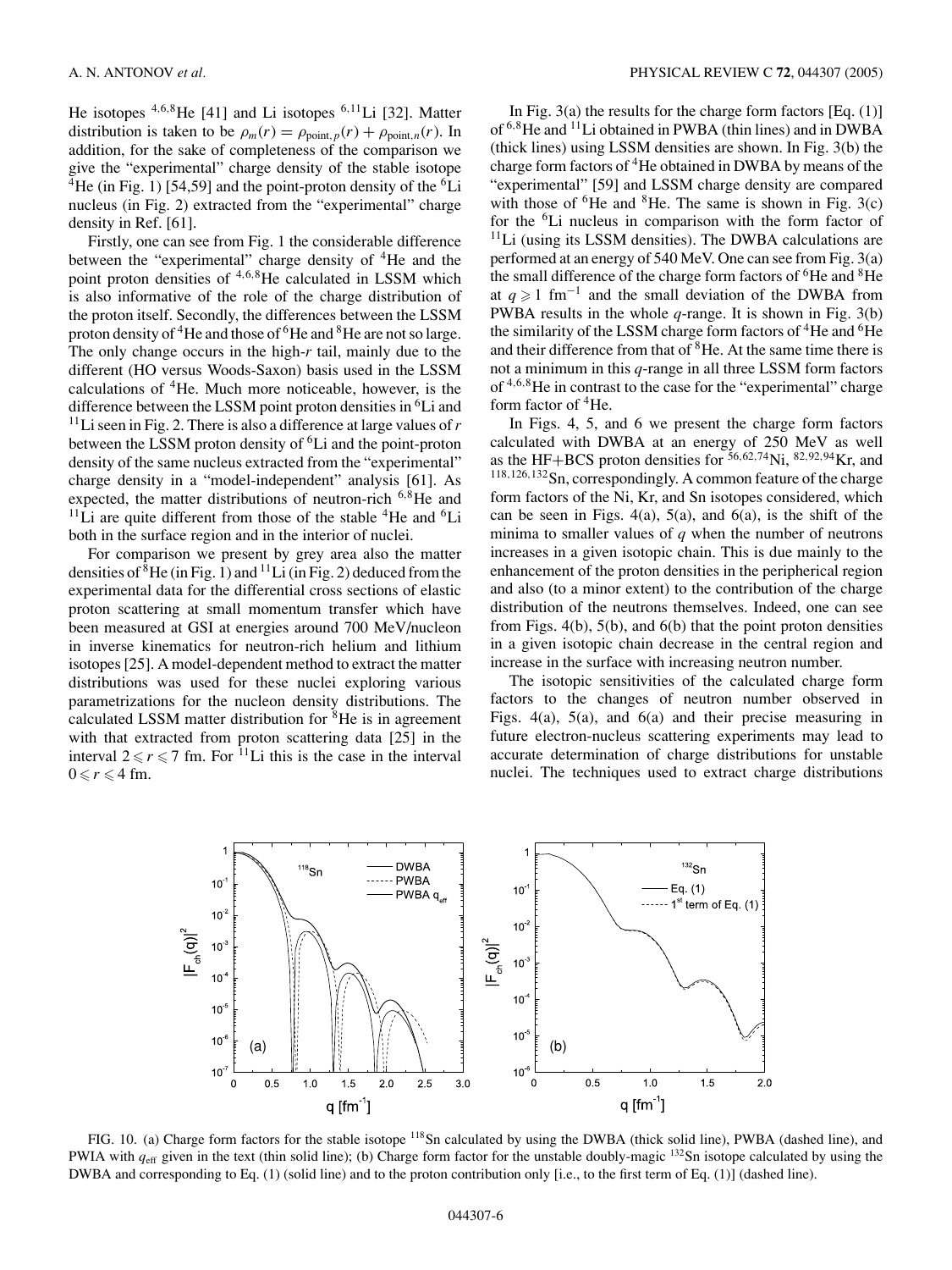|             |         |       |          |       | $\ddotsc$     |            |             |               |                  |               |
|-------------|---------|-------|----------|-------|---------------|------------|-------------|---------------|------------------|---------------|
| Nuclei      | $R_{p}$ | $R_n$ | $R_{ch}$ | $R_m$ | $\triangle R$ | $R_m$ [23] | $R_m$ [5,6] | $R_m$ [45,46] | $R_{ch}$ [59,61] | $R_{ch}$ [54] |
| $4$ He      | 1.927   | 1.927 | 2.153    | 1.927 | 0.000         | 1.49(3)    |             |               | 1.696(14)        | 1.695         |
| ${}^{6}$ He | 1.945   | 2.900 | 2.147    | 2.621 | 0.676         | 2.30(7)    | 2.33(4)     | 2.54(4)       |                  |               |
| ${}^{8}$ He | 1.924   | 2.876 | 2.140    | 2.670 | 0.746         | 2.45(7)    | 2.49(4)     |               |                  |               |
| ${}^6Li$    | 2.431   | 2.431 | 2.647    | 2.431 | 0.000         | 2.45(7)    | 2.32(3)     |               | 2.57(10)         | 2.539         |
| $^{11}Li$   | 2.238   | 3.169 | 2.477    | 2.945 | 0.707         | 3.62(19)   | 3.12(16)    | 3.53(10)      |                  |               |

TABLE I. Proton  $(R_p)$ , neutron  $(R_n)$ , charge  $(R_{ch})$ , matter  $(R_m)$  rms radii (in fm), and difference  $\Delta R = R_m - R_p$  of He and Li isotopes calculated using LSSM densities. Available data on  $R_m$  and  $R_{ch}$  are also presented.

from the measured elastic form factors are well established. For instance, the model-dependent method in which the direct scattering problem is solved parametrizing the charge distribution and the respective parameters are fitted to the experimental cross sections, has been demonstrated in Ref. [64] to show the sensitivity of the cross section (and of the charge form factor, respectively) to variations in radius and diffuseness parameters. The data were simulated for the  $^{132}Sn(e, e)$  elastic scattering at a luminosity of  $10^{28}$  cm<sup>-2</sup> s<sup>-1</sup>. This model estimation shows that at low-momentum transfers ( $q < 1.5$  fm<sup>-1</sup>) the charge form factor of <sup>132</sup>Sn can be precisely measured. However, in the range of moderate- and high-momentum transfer, where the charge form factor is dominated by the details of the charge density distribution, the expected error band becomes appreciable. Hence, covering a wider region of *q* makes possible to determine the charge distribution but requires higher luminosities. There is a qualitative agreement of model-dependent calculations of charge form factors for Sn nucleus in Ref. [35] with our results shown in Fig. 6(a). Another way to extract the charge distributions is to use a model-independent analysis based upon the expansion of the charge density on a complete set of orthogonal functions. Such type of analysis allows one to show whether the isotopic effects on charge densities can be measured convincingly. Since the charge distribution of unstable nuclei is the main subject of the coming experiments at next-generation electron-nucleus colliders, this problem deserves further study.

For the sake of completeness we show the comparison of the DWBA results with available experimental data for the charge form factors of the isotopes <sup>4</sup>He [65,66] and <sup>6</sup>Li [67,68] (Fig. 7), 58Ni [69] and 62Ni [70] (Fig. 8), 116Sn [71–73], 118Sn [71,72] and  $^{124}$ Sn [71,74] (Fig. 9). Our DWBA calculations are performed at the electron energies used in the experiments. The agreement with the empirical data for the stable isotopes is supportive of our results on the exotic nuclei to be used as guidance to future experiments particularly so on the mediumheavy and heavy ones. A common feature is the expected filling of the Born zeros when DWBA is used (instead of PWBA), as well as the shift of the minima to smaller values of *q* and the increase of the secondary peaks which can be seen in Figs. 8 and 9.

In this spirit we would also like to note that the displacement to the left of the DWBA calculations versus PWBA can be accounted for by replacement of the momentum transfer *q* with the effective momentum transfer  $q_{\text{eff}}$  (see, e.g., Ref. [75]). We take into account this correction (which is due to the Coulomb attraction felt by the electrons) by using  $q_{\text{eff}} =$  $q[1 + (cZ\alpha/R_{ch}E_i)]$ , where the constant *c* (in our work  $c = 1$ ) is related to the charge rms radii  $R<sub>ch</sub>$  obtained in the present calculations. The effect of using  $q_{\text{eff}}$  is clearly seen in Fig. 10(a) on the example of 118Sn isotope. It describes the shift of the minima produced by the Coulomb distortion of the electron waves. To illustrate the effect of the neutron form factor on the nuclear charge form factor, we show in Fig. 10(b) for the case of 132Sn the results corresponding to the total charge form factor  $F_{ch}(q)$  as defined in Eq. (1) and to its proton contribution  $F_{\text{point},p}(q)G_{Ep}(q)$ . As can be seen from the figure, although the contribution from the neutrons is rather small (around 10–20%

| Nuclei             | $R_p$ | $R_n$ | $R_{ch}$ | $R_m$ | $\triangle R$ | $R_{ch}$ [61] | $R_{ch}$ [76] |
|--------------------|-------|-------|----------|-------|---------------|---------------|---------------|
| $56$ Ni            | 3.725 | 3.666 | 3.795    | 3.696 | $-0.029$      |               |               |
| $58$ Ni            | 3.719 | 3.697 | 3.794    | 3.707 | $-0.012$      | 3.764(10)     |               |
| ${}^{62}$ Ni       | 3.798 | 3.855 | 3.866    | 3.829 | 0.031         | 3.830(13)     |               |
| $^{74}$ Ni         | 3.911 | 4.130 | 3.977    | 4.049 | 0.138         |               |               |
| ${}^{82}\text{Kr}$ | 4.126 | 4.190 | 4.189    | 4.162 | 0.036         |               | 4.192(4)      |
| $^{92}$ Kr         | 4.224 | 4.412 | 4.285    | 4.340 | 0.116         |               | 4.273(16)     |
| $94$ Kr            | 4.277 | 4.496 | 4.338    | 4.413 | 0.136         |               | 4.300(20)     |
| $116$ Sn           | 4.583 | 4.650 | 4.646    | 4.621 | 0.038         | 4.626(15)     |               |
| 118Sn              | 4.649 | 4.739 | 4.705    | 4.701 | 0.052         | 4.679(16)     |               |
| $126$ Sn           | 4.642 | 4.798 | 4.698    | 4.737 | 0.095         |               |               |
| $132$ Sn           | 4.685 | 4.879 | 4.740    | 4.807 | 0.122         |               |               |

TABLE II. Proton  $(R_p)$ , neutron  $(R_n)$ , charge  $(R_{ch})$ , matter  $(R_m)$  rms radii (in fm), and difference  $\Delta R = R_m - R_p$  of Ni, Kr, and Sn isotopes calculated using HF+BCS densities. The last two columns present experimental data on *R*ch.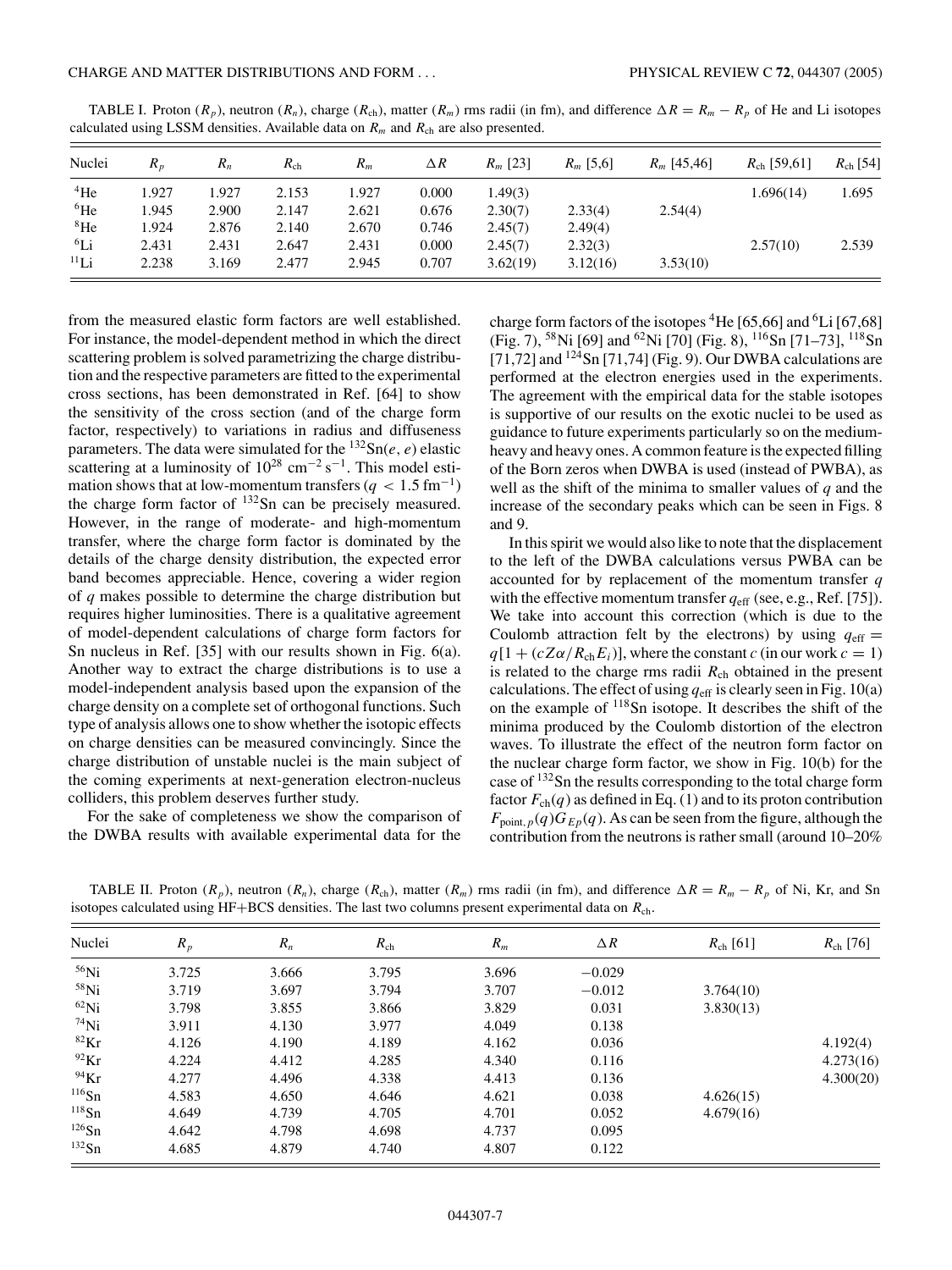TABLE III. Diffuseness parameter values (in fm) of the LSSM densities of He and Li isotopes and HF+BCS densities of Ni, Kr, and Sn isotopes considered in this work.

| Nuclei              | $a_p$ | $a_n$ | $a_m$ | $a_{ch}$ |
|---------------------|-------|-------|-------|----------|
| $4$ He              | 0.407 | 0.407 | 0.407 | 0.392    |
| ${}^{6}$ He         | 0.397 | 0.498 | 0.448 | 0.381    |
| ${}^{8}$ He         | 0.403 | 0.513 | 0.549 | 0.387    |
| $61\,\mathrm{i}$    | 0.521 | 0.521 | 0.521 | 0.509    |
| $^{11}$ Li          | 0.482 | 0.444 | 0.493 | 0.478    |
| $56$ Ni             | 0.484 | 0.505 | 0.493 | 0.527    |
| $^{62}$ Ni          | 0.920 | 0.557 | 0.572 | 0.616    |
| $^{74}$ Ni          | 0.538 | 0.445 | 0.475 | 0.552    |
| ${}^{82}$ Kr        | 0.509 | 0.459 | 0.477 | 0.570    |
| $^{92}$ Kr          | 0.505 | 0.541 | 0.527 | 0.564    |
| $94$ Kr             | 0.516 | 0.761 | 0.639 | 0.582    |
| $^{118}\mathrm{Sn}$ | 0.468 | 0.555 | 0.509 | 0.534    |
| $126$ Sn            | 0.382 | 0.707 | 0.482 | 0.445    |
| $^{132}{\rm Sn}$    | 0.377 | 0.698 | 0.473 | 0.434    |

in the *q*-range 1.5–2 fm<sup>-1</sup>), it is comparable in size to the isotopic effect and, therefore, should not be neglected.

We would like to note the reasonable agreement of the results of the DWBA calculations with the experimental charge form factors of the isotopes of Ni and Sn considered. The lack of theoretical minima for  ${}^{4}$ He and  ${}^{6}$ Li, however, leads us to the conclusion that the LSSM densities of these light stable isotopes do not seem reliable. The latter might be due to the use of harmonic-oscillator wave functions in the LSSM calculations for these nuclei.

In Tables I and II we give the rms radii  $(R_p, R_n, R_{ch}, R_m)$ corresponding to nuclear proton, neutron, charge, and matter distributions, as well as the difference  $\Delta R = R_m - R_p$  for the He and Li isotopes (Table I) and for the Ni, Kr, and Sn isotopes (Table II) which are considered in our work. The values of the diffuseness parameter of the various densities are presented in Table III. The diffuseness parameter is defined as the distance over which the value of the density decreases in the surface region from 90% to 10% of its value in the center of the nucleus divided by 4.4. For comparison we give additionally in Table I the nuclear matter radii of  ${}^{4}$ He,  ${}^{6}$ He,  ${}^{8}$ He, and  ${}^{6}$ Li,  ${}^{11}$ Li deduced from the proton scattering experiments at GSI [23], from the data on total interaction cross sections  $\sigma_I$  [1,2,4] obtained from an analysis of Tanihata *et al.* [5,6] and from a more recent reanalysis [45,46] of the same data. We present in Table I for a comparison also the experimental charge rms radii for 4He and 6Li from [54,59,61] and in Table II those for <sup>58</sup>*,*62Ni and <sup>116</sup>*,*118Sn from [61] and for <sup>82</sup>*,*92*,*94Kr from [76].

It is seen from Table I that the calculated rms radii of He and Li isotopes follow the behavior of the density distributions shown in Figs. 1 and 2. One can also see that the calculated charge rms radii of  ${}^{4}$ He and  ${}^{6}$ Li are larger than the experimental ones as could have been foreseen from Figs. 3(a) and 3(c). The matter density of  $11$ Li exhibits the most extended halo component (see Fig. 2) among all helium and lithium isotopes being investigated, which is reflected in large neutron radius  $R_n = 3.169$  fm and, correspondingly, in large matter radius  $R_m = 2.945$  fm. The nuclei <sup>6</sup>He and <sup>8</sup>He have less extended nuclear matter distributions than  ${}^{11}$ Li (see Fig. 1) and thus smaller matter radii,  $R_m = 2.621$  fm and  $R_m = 2.670$  fm compared to 2.945 fm in  $<sup>11</sup>Li$ . Our theoretically calculated</sup>  $R_m$  for <sup>6</sup>He is in closer agreement with the value from the reanalysis of the data deduced from total interaction cross sections [5] performed by Al-Khalili *et al.* [45]. As for <sup>6</sup>Li, the result from the present calculation exceeds the value  $R_m = 2.32(3)$  fm from Tanihata *et al.* [5], but almost coincides with the value  $R_m = 2.45(7)$  fm deduced from the recent proton scattering experiments at GSI [23].

The common tendency of all predicted rms radii for medium (Ni) and heavy (Kr and Sn) nuclei presented in Table II is the small increase of their values with the increase of the number of neutrons in a given isotopic chain except that  $R_{ch}$  of  $^{126}Sn$ is practically the same as  $R<sub>ch</sub>$  of <sup>118</sup>Sn. Our theoretical results on *R*ch in Table II are in good agreement with the available experimental values [61,76]. A more detailed study of the



FIG. 11. Charge ( $R_{ch}$ ) (solid lines to guide the eye) and matter ( $R_m$ ) (dashed lines) rms radii calculated in this work as a function of the relative neutron excess (*N* − *Z*)*/Z* of He and Li isotopes (full symbols) (a) and Ni, Kr, and Sn isotopes (open symbols) (b).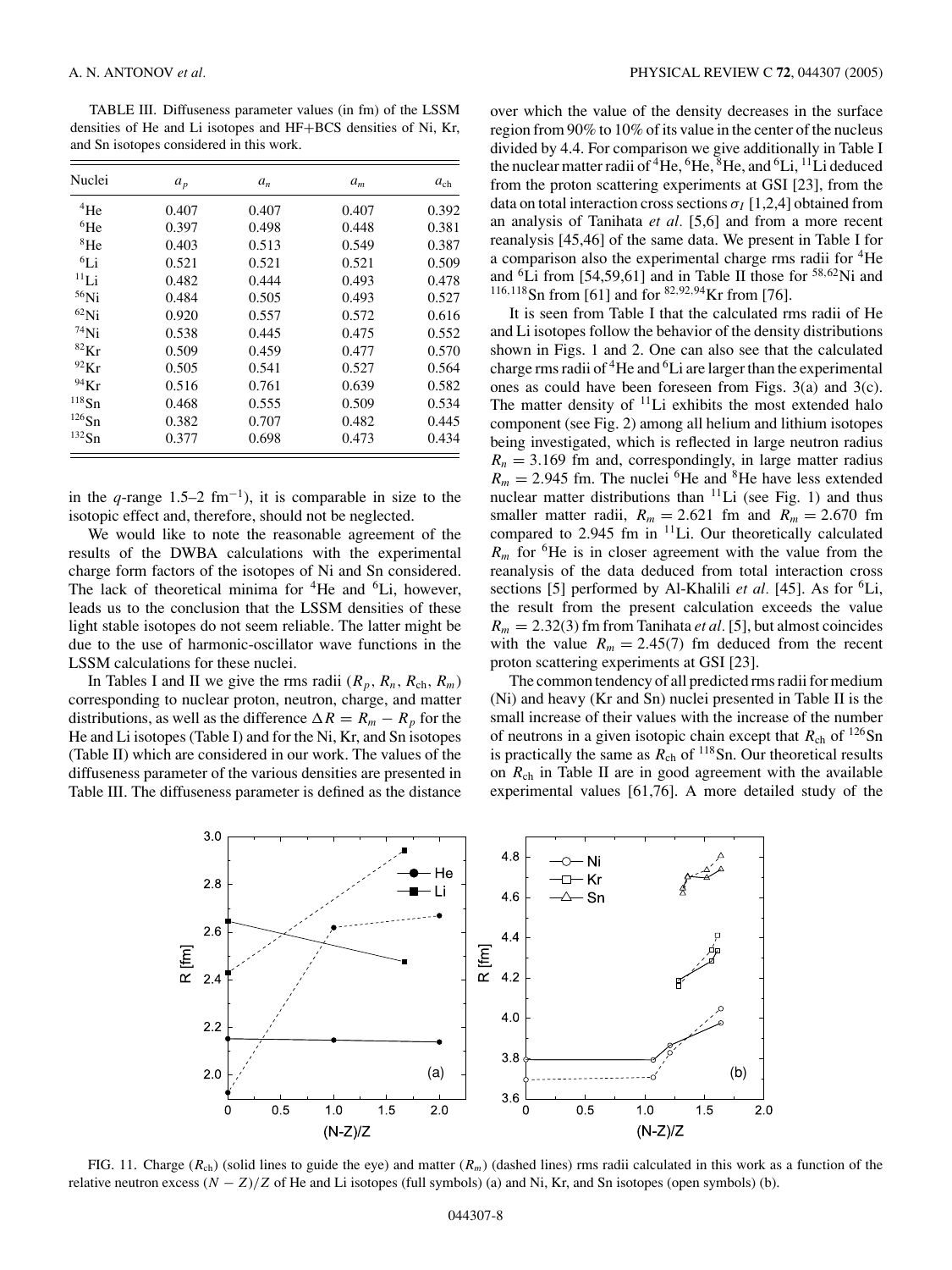rms radii of these nuclei is required when future experiments will be performed. In particular, the charge rms radius can be determined using the model-independent relation of the form factor in the lower *q*-region (e.g., Ref. [77]),

$$
R_{\rm ch}^2 = -6 \left[ \frac{d F_{\rm ch}(q^2)}{d(q^2)} \right]_{q^2=0}.
$$
 (5)

In our opinion, the calculated difference  $\Delta R = R_m - R_p$ whose values are listed also in Tables I and II is of particular importance and together with the neutron thickness  $R_n - R_p$ presented in Refs. [78,79] can serve as a measure of the halo or neutron skin structure of neutron-rich exotic nuclei.

In addition, we show in Fig. 11 the variation of the charge and matter rms radii with the relative neutron excess for all isotopic chains considered. The use of LSSM charge densities for He and Li isotopes [32,41] leads to a small decrease of the charge rms radius  $R_{\rm ch}$  from  $^4{\rm He}$  to  $^6{\rm He}$  and  $^8{\rm He}$  and to a larger decrease of  $R_{ch}$  from <sup>6</sup>Li to <sup>11</sup>Li. On the contrary, the behavior of the charge radii for heavier Ni, Kr, and Sn isotopes shows a smooth increase of *R*ch with increase of the neutron number, while the nuclear matter radii for these isotopes increase faster. In order to test the theoretical predictions for the charge and matter radii, it is desirable to measure both matter and charge distributions for the same nuclei. The difference in size of these distributions will be of high interest and importance for the theoretical understanding of the exotic nuclei structure.

### **IV. CONCLUSIONS**

In this work we extended the studies of the previous one [40] of the proton, neutron, charge, and matter densities and related charge form factors from the light neutron-rich exotic nuclei <sup>6,8</sup>He, <sup>11</sup>Li to examples of unstable medium (Ni) and heavy (Kr and Sn) isotopes in comparison with those of stable isotopes in the same isotopic chain. For He and Li isotopes we use the proton and neutron densities obtained from realistic microscopic calculations within the large-scale shell-model method [32,41]. The densities of Ni, Kr, and Sn isotopes are calculated in HF+BCS method with a density-dependent effective interaction using a large harmonic-oscillator basis [47,48].

We also compare proton and matter density distributions for He and Li isotopes. The calculated matter distributions for the halo nuclei are much more extended than the proton ones. We compare proton density distributions for the isotopes of He, Li, Ni, Kr, and Sn and establish the differences of the proton densities in a given isotopic chain due to the presence of the neutron excess. There is a decrease of the proton density in the nuclear interior and an increase of its tail at large *r* with increasing neutron number.

A comparison of the proton, neutron, charge, and matter rms radii as well as the corresponding diffuseness is performed for all isotopic chains considered. We point out that the general trend of the difference  $\Delta R$  between the matter and proton rms radii is to increase with the number of neutrons but for the heavy isotopes this increase is moderate compared to that of the light ones.

The calculated matter densities for  ${}^{8}$ He and  ${}^{11}$ Li are in fair agreement with the experimental data obtained in proton scattering on these isotopes in GSI [23].We compare the matter rms radii with those from Ref. [23] as well as with those from total interaction cross section data [1,2,4,6] and their reanalysis [45,46].

We calculate the charge form factors of He, Li, Ni, Kr, and Sn isotopes by means of the densities mentioned above. The charge form factors are calculated not only in the PWBA as in our previous work [40] but also in the DWBA, solving the Dirac equation for electron scattering in the Coulomb potential of the charge distribution in a given nucleus. By accounting for the Coulomb distortion of the electron waves the Born zeros are filled and the form factors are shifted to smaller values of *q* which is clearly seen in the cases of the Ni, Kr, and Sn isotopes where *Z* is large enough. We find that this shift is best parametrized by  $q_{\text{eff}} = q[1 + (Z\alpha/R_{\text{ch}}E_i)],$  where  $R_{\text{ch}}$  are the charge rms radii as given in the tables. In addition we also take into account the charge distribution in the neutron itself. We find that the contributions from the neutrons to the charge form factors are less than 20% up to  $q \sim 2$  fm<sup>-1</sup>.

The differences between the charge form factors in a given isotopic chain are shown. The common feature of the charge form factors is the shift of the form factor curves and their minima to smaller values of *q* with the increase of the neutron number in a given isotopic chain. This is due to the corresponding enhancement of the proton tails in the peripherical region of the nuclei.

The performed theoretical analyses of the densities and charge form factors can be a step in the studies of the influence of the increasing neutron number on the proton and charge distributions in a given isotopic chain. This is important for understanding the neutron-proton interaction in the nuclear medium. We emphasize also the questions of interest, namely, the necessary both kinematical regions of the proposed experiments and precision to measure small shifts in the form factors.

The theoretical predictions for the charge form factors of exotic nuclei are a challenge for their measurements in the future experiments in GSI and RIKEN and thus, for obtaining detailed information on the charge distributions of such nuclei. The comparison of the calculated charge form factors with the future data will be a test of the corresponding theoretical models used for studies of the exotic nuclei structure.

# **ACKNOWLEDGMENTS**

The authors are grateful to Professor H. Rebel for the discussion and to Dr. S. Karataglidis for providing us with the results on the LSSM densities for helium and lithium isotopes. Three of the authors (A.N.A., D.N.K., and M.K.G.) are thankful to the Bulgarian National Science Fund for partial support under the Contracts  $\Phi$ -1416 and  $\Phi$ -1501. This work was partly supported by the Agreement (2004 BG2004) between the CSIC (Spain) and the Bulgarian Academy of Sciences, by the Agreement between JINR (Dubna) and INRNE (Sofia), and by funds provided by MEC (Spain) under Contract Nos. BFM 2002-03562 and 2003-04147-C02-01.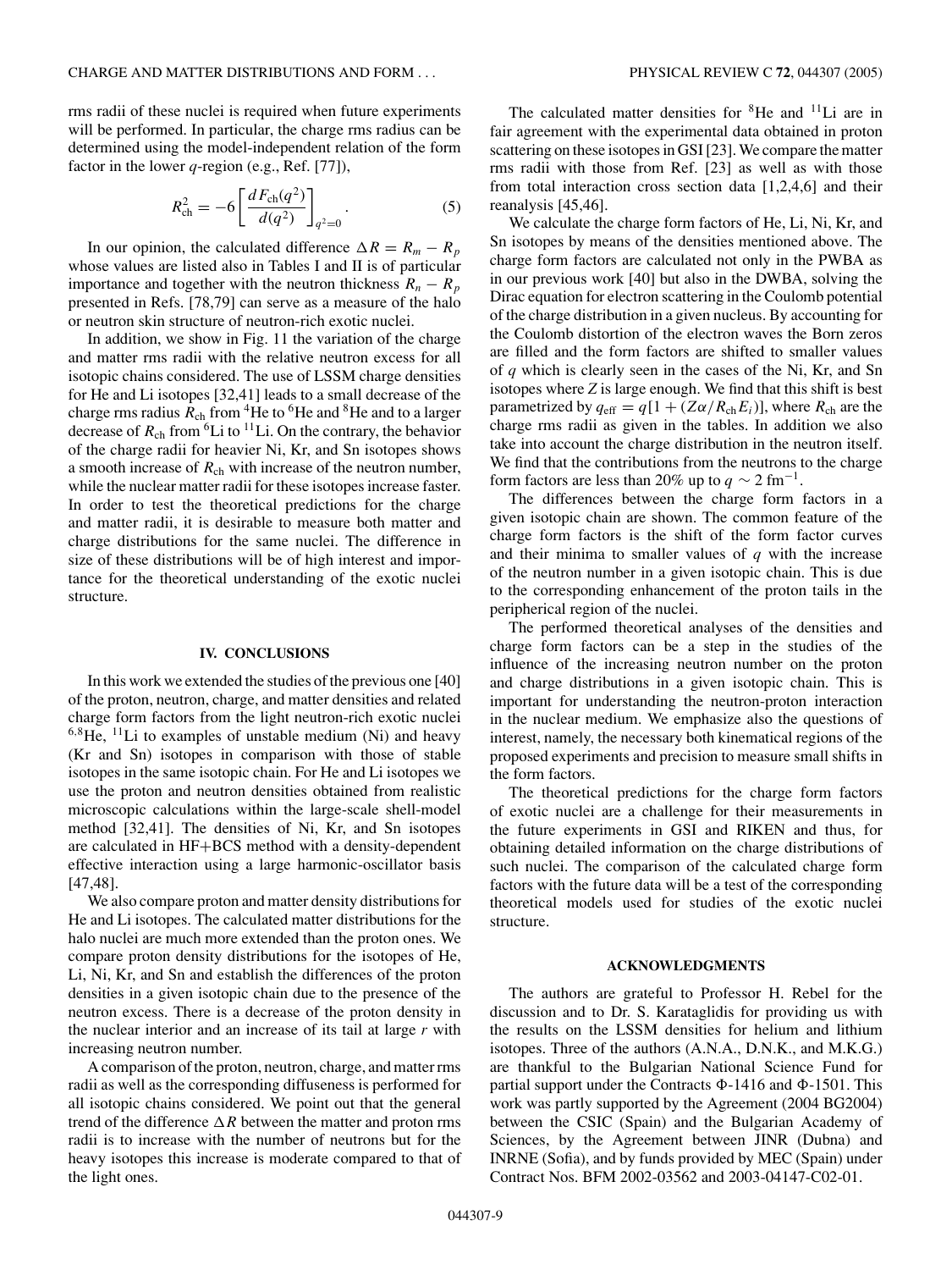- [1] I. Tanihata, H. Hamagaki, O. Hashimoto, S. Nagamiya, Y. Shida, N. Yoshikawa, O. Yamakawa, K. Sugimoto, T. Kobayashi, D. E. Greiner, N. Takahashi, and Y. Nojiri, Phys. Lett. **B160**, 380 (1985).
- [2] I. Tanihata, H. Hamagaki, O. Hashimoto, Y. Shida, N. Yoshikawa, K. Sugimoto, O. Yamakawa, and T. Kobayashi, Phys. Rev. Lett. **55**, 2676 (1985).
- [3] I. Tanihata, Prog. Part. Nucl. Phys. **35**, 505 (1985).
- [4] I. Tanihata, Nucl. Phys. **A488**, 113c (1988).
- [5] I. Tanihata, T. Kobayashi, O. Yamakawa, S. Shimoura, K. Ekuni, K. Sugimoto, N. Takahashi, T. Shimoda, and H. Sato, Phys. Lett. **B206**, 592 (1988).
- [6] I. Tanihata, D. Hirata, T. Kobayashi, S. Shimoura, K. Sugimoto, and H. Toki, Phys. Lett. **B289**, 261 (1992).
- [7] P. G. Hansen, A. S. Jensen, and B. Jonson, Annu. Rev. Nucl. Sci. **45**, 591 (1995).
- [8] J. Dobaczewski, I. Hamamoto, W. Nazarewicz, and J. A. Sheikh, Phys. Rev. Lett. **72**, 981 (1994).
- [9] R. F. Casten and B. M. Sherill, Prog. Part. Nucl. Phys. **45**, S171 (2000), see also the special issue of Nucl. Phys. **A693**, 1 (2001).
- [10] I. Tanihata, Prog. Part. Nucl. Phys. **35**, 505 (1995).
- [11] Yu. T. Oganessian, V. I. Zagrebaev, and J. S. Vaagen, Phys. Rev. Lett. **82**, 4996 (1999).
- [12] Yu. T. Oganessian, V. I. Zagrebaev, and J. S. Vaagen, Phys. Rev. C **60**, 044605 (1999).
- [13] M. D. Cortina-Gil, P. Roussel-Chomaz, N. Alamanas, J. Barette, W. Mittig, F. Auger, Y. Blumenfeld, J. M. Casandjian, M. Chartier, V. Fekou-Youmbi, B. Fernandez, N. Frascaria, A. Gillibert, H. Laurent, A. Lepine-Szily, N. A. Orr, V. Pascalon, J. A. Scarpaci, J. L. Sida, and T. Saomijarvi, Nucl. Phys. **A616**, 215c (1997).
- [14] A. Lagoyannis, F. Auger, A. Mussumara, N. Alamanos, E. C. Polacco, A. Pakou, Y. Blumenfeld, F. Braga, M. L. Commara, A. Drouart, G. Fioni, A. Gillebert, E. Khan, V. Lapoux, W. Mittig, S. Ottini-Hustache, D. Pierroutsakou, M. Romoli, P. Roussel-Chomaz, M. Sandoli, D. Santonocito, J. A. Scarpaci, J. L. Sida, T. Saomijarvi, S. Karataglidis, and K. Amos, Phys. Lett. **B518**, 27 (2001).
- [15] M. D. Cortina-Gil, P. Roussel-Chomaz, N. Alamanas, J. Barette, W. Mittig, F. Auger, Y. Blumenfeld, J. M. Casandjian, M. Chartier, V. Fekou-Youmbi, B. Fernandez, N. Frascaria, A. Gillibert, H. Laurent, A. Lepine-Szily, N. A. Orr, V. Pascalon, J. A. Scarpaci, J. L. Sida, and T. Saomijarvi, Phys. Lett. **B371**, 14 (1996).
- [16] A. A. Korsheninnikov, E. A. Kuzmin, E. Yu. Nikolskii, C. A. Bertulani, O. V. Bochkarev, S. Fukuda, T. Kobayashi, S. Momota, B. G. Novatskii, A. A. Ogloblin, A. Ozawa, V. Pribora, I. Tanihata, and K. Yoshida, Nucl. Phys. **A616**, 189c (1997).
- [17] A. A. Korsheninnikov, E. Yu. Nikolskii, C. A. Bertulani, S. Fukuda, T. Kobayashi, E. A. Kuzmin, S. Momota, B. G. Novatskii, A. A. Ogloblin, A. Ozawa, V. Pribora, I. Tanihata, and K. Yoshida, Nucl. Phys. **A617**, 45 (1997).
- [18] G. M. Ter-Akopian *et al.*, in *Fundamental Issues in Elementary*, *Proceedings of the Symposium on Honor and Memory of Michael Danos, Bad Honnef, Germany, 2000*, edited by W. Greiner (EP Systema, Debrecen, 2001), p. 371.
- [19] L. L. Chulkov, C. A. Bertulani, and A. A. Korsheninnikov, Nucl. Phys. **A587**, 291 (1995).
- [20] A. A. Korsheninnikov, K. Yoshida, D. V. Alexandrov, N. Aoi, Y. Doki, N. Inabe, M. Fujimaki, T. Kobayashi, H. Kumagai,

C.-B. Moon, E. Yu. Nikolskii, M. M. Obuti, A. A. Ogloblin, A. Ozawa, S. Shimoura, Y. Watanabe, and M. Yanokura, Phys. Lett. **B316**, 38 (1993).

- [21] G. D. Alkhazov, A. V. Dobrovolsky, P. Edelhof, H. Geissel, H. Irnich, A. V. Khanzadeev, G. A. Korolev, A. A. Lobodenko, G. Münzenberg, M. Mutterer, S. R. Neumaier, W. Schwab, D. M. Selivestrov, T. Suzuki, and A. A. Vorobyov, Nucl. Phys. **A712**, 269 (2002).
- [22] P. Egelhof, Prog. Part. Nucl. Phys. **46**, 307 (2001).
- [23] P. Egelhof *et al.*, Eur. Phys. J. A **15**, 27 (2002).
- [24] S. R. Neumeier *et al.*, Nucl. Phys. **A712**, 247 (2002).
- [25] P. Egelhof, O. Kisselev, G. Münzenberg, S. R. Neumeier, and H. Weick, Phys. Scr. T **104**, 151 (2003), and references therein.
- [26] R. Crespo, J. A. Tostevin, and R. C. Johnson, Phys. Rev. C **51**, 3283 (1995).
- [27] M. V. Zhukov, B. V. Danilin, D. V. Fedorov, J. M. Bang, I. J. Thompson, and J. S. Vaagen, Phys. Rep. **231**, 151 (1993).
- [28] M. V. Zhukov, A. A. Korsheninnikov, and M. H. Smedberg, Phys. Rev. C **50**, 1(R) (1994).
- [29] M. Avrigeanu, G. S. Anagnostatos, A. N. Antonov, and J. Giapitzakis, Phys. Rev. C **62**, 017001 (2000).
- [30] M. Avrigeanu, G. S. Anagnostatos, A. N. Antonov, and V. Avrigeanu, Int. J. Mod. Phys. E **11**, 249 (2002).
- [31] P. J. Dortmans, K. Amos, S. Karataglidis, and J. Rainal, Phys. Rev. C **58**, 2249 (1998).
- [32] S. Karataglidis, B. A. Brown, K. Amos, and P. J. Dortmans, Phys. Rev. C **55**, 2826 (1997).
- [33] Radioactive Nuclear Beam Facilities, NuPECC Report, Europe, 2000.
- [34] Electromagnetic Probes and the Structure of Hadrons and Nuclei, Prog. Part. Nucl. Phys. **44** (2000); G. Shrieder *et al.*, Proposal for GSI RI Beam Factory, 2001.
- [35] T. Suda, in *Challenges of Nuclear Structure*, Proceedings of the 7th International Spring Seminar on Nuclear Physics, edited by Aldo Covello (World Scientific Publishing Co., Singapore, 2002), p. 13; Proposal for RIKEN RI Beam Factory, 2001.
- [36] T. Katayama, T. Suda, and I. Tanihata, Phys. Scr. T **104**, 129 (2003).
- [37] E. Garrido and E. Moya de Guerra, Nucl. Phys. **A650**, 387 (1999).
- [38] E. Garrido and E. Moya de Guerra, Phys. Lett. **B488**, 68 (2000).
- [39] E. Moya de Guerra, E. Garrido, and P. Sarriguren, in *Challenges of Nuclear Structure*, Proceedings of the 7th International Spring Seminar on Nuclear Physics, edited by Aldo Covello (World Scientific Publishing Co., Singapore, 2002), p. 63.
- [40] A. N. Antonov, M. K. Gaidarov, D. N. Kadrev, P. E. Hodgson, and E. Moya de Guerra, Int. J. Mod. Phys. E **13**, 759 (2004).
- [41] S. Karataglidis, P. J. Dortmans, K. Amos, and C. Bennhold, Phys. Rev. C **61**, 024319 (2000).
- [42] T. Suzuki, R. Kanungo, O. Bochkarev, L. Chulkov, D. Cortina, M. Fukuda, H. Geissel, M. Hellström, M. Ivanov, R. Janik, K. Kimura, T. Kobayashi, A. A. Korsheninnikov, G. Münzenberg, F. Nickel, A. A. Ogloblin, A. Ozawa, M. Pfützner, V. Pribora, H. Simon, B. Sitàr, P. Strmen, K. Sumiyoshi, K. Summerer, I. Tanihata, M. Winkler, and K. Yoshida, Nucl. Phys. **A658**, 313 (1999).
- [43] Z. Wang and Z. Ren, Phys. Rev. C**70**, 034303 (2004); **71**, 054323 (2005).
- [44] W. A. Richter and B. A. Brown, Phys. Rev. C **67**, 034317 (2003).
- [45] J. S. Al-Khalili, J. A. Tostevin, and I. J. Thompson, Phys. Rev. C **54**, 1843 (1996).